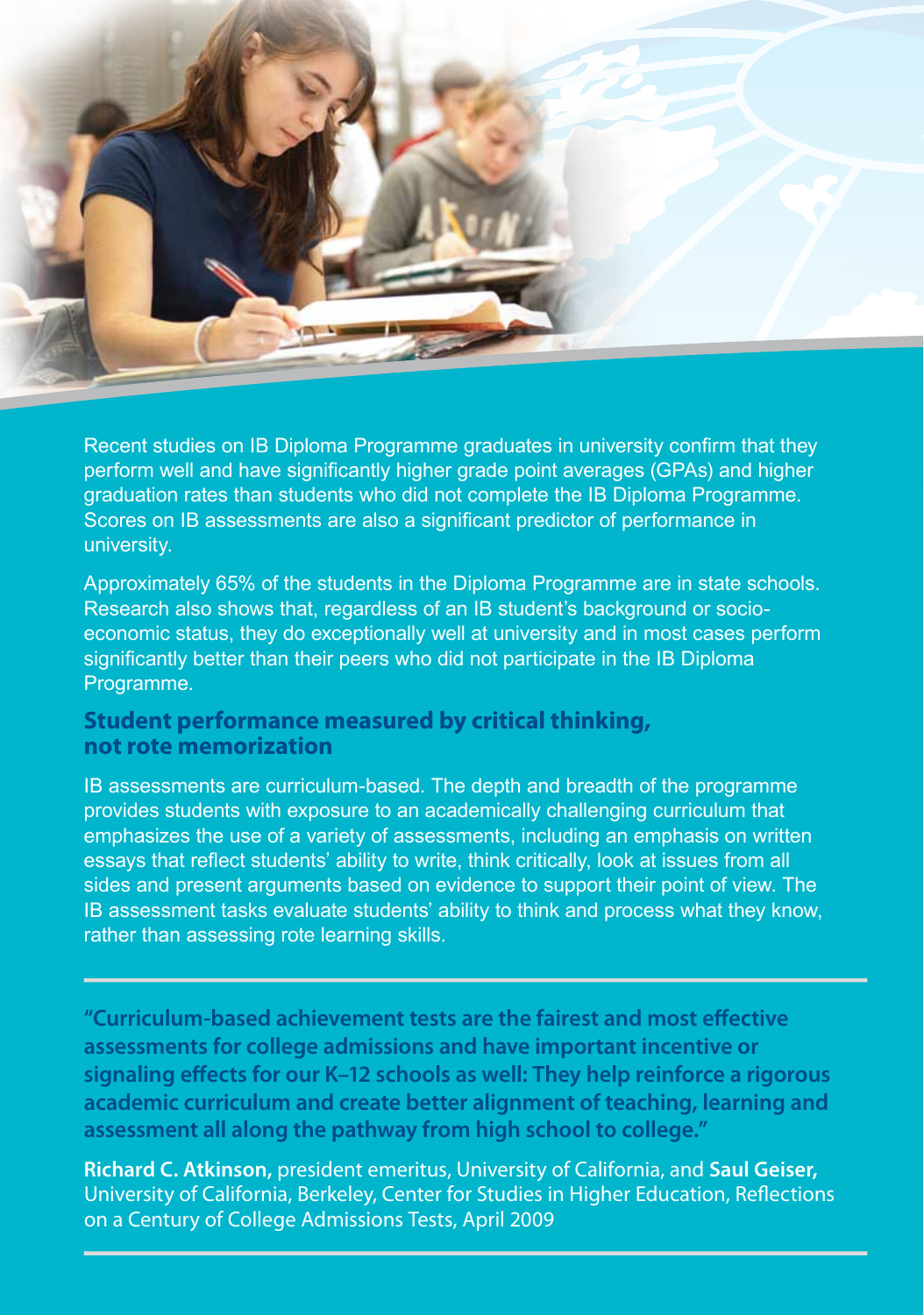

# **For more information on these findings and the latest research on IB student performance, visit the research section on the IB website, http:// www.ibo.org/research.**

International Baccalaureate, Baccalauréat International and Bachillerato Internacional are registered trademarks of the International Baccalaureate Organization.

© International Baccalaureate Organization 2010



**Mixed Sources** Product group from well-mar<br>Sexects and other controlled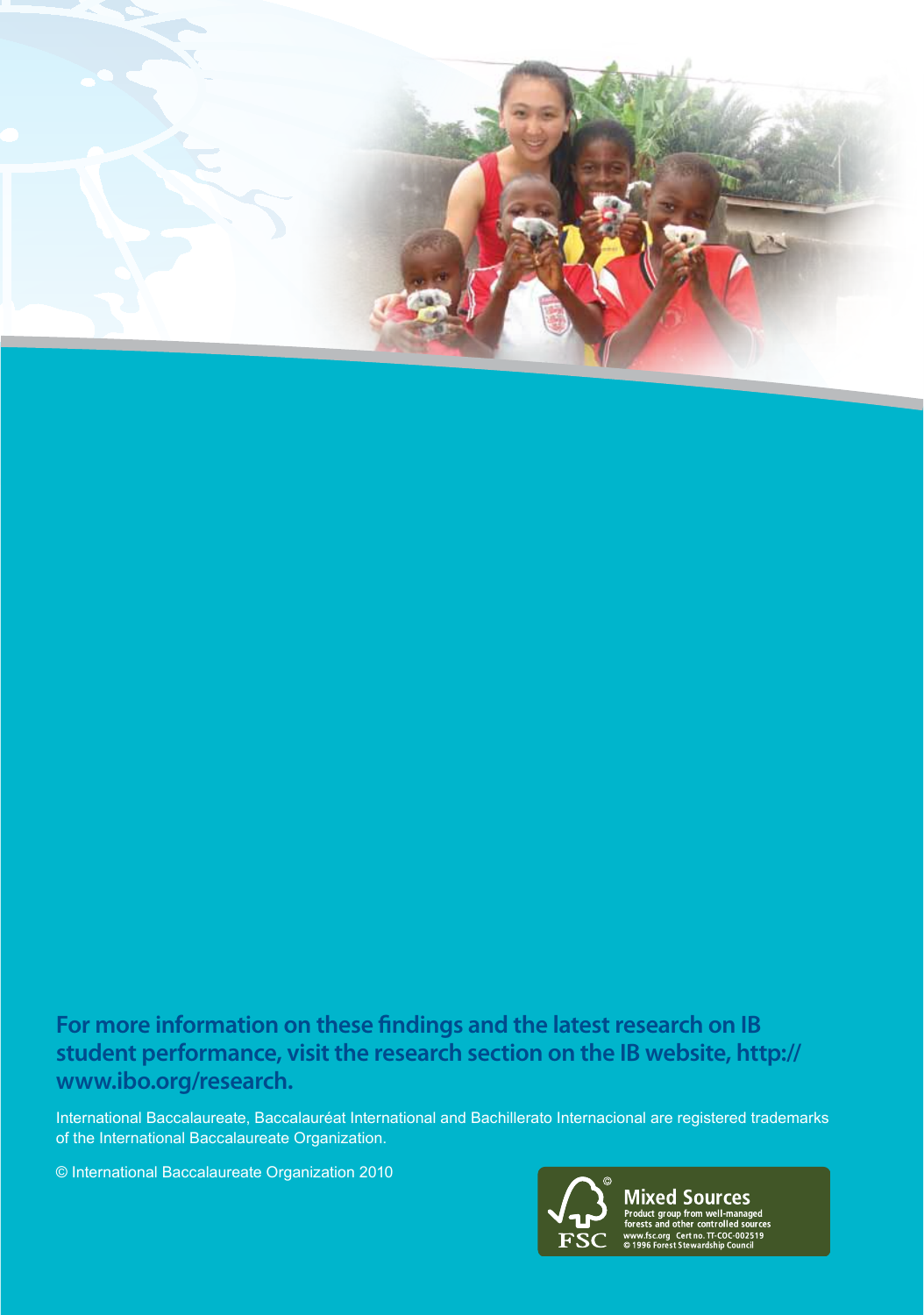

International Baccalaureate® Baccalauréat International **Bachillerato Internacional** 

# **IB Diploma Programme: A strong predictor of success in university**

Recent research on the performance of students in the IB Diploma Programme

*By 2014, more than 1 million International Baccalaureate (IB) students will have participated in the IB Diploma Programme, and more than 120,000 Diploma Programme students will be entering university each year. IB students represent a broad range of nationalities from nearly 140 countries and reflect diverse experiences and perspectives, which they apply to their learning in the Diploma Programme. These experiences, in combination with the emphasis on internationalmindedness and academic rigour of the Diploma Programme, provide students with a unique set of skills, attitudes and perspectives for success in university and life in the 21st century.*

www.ibo.org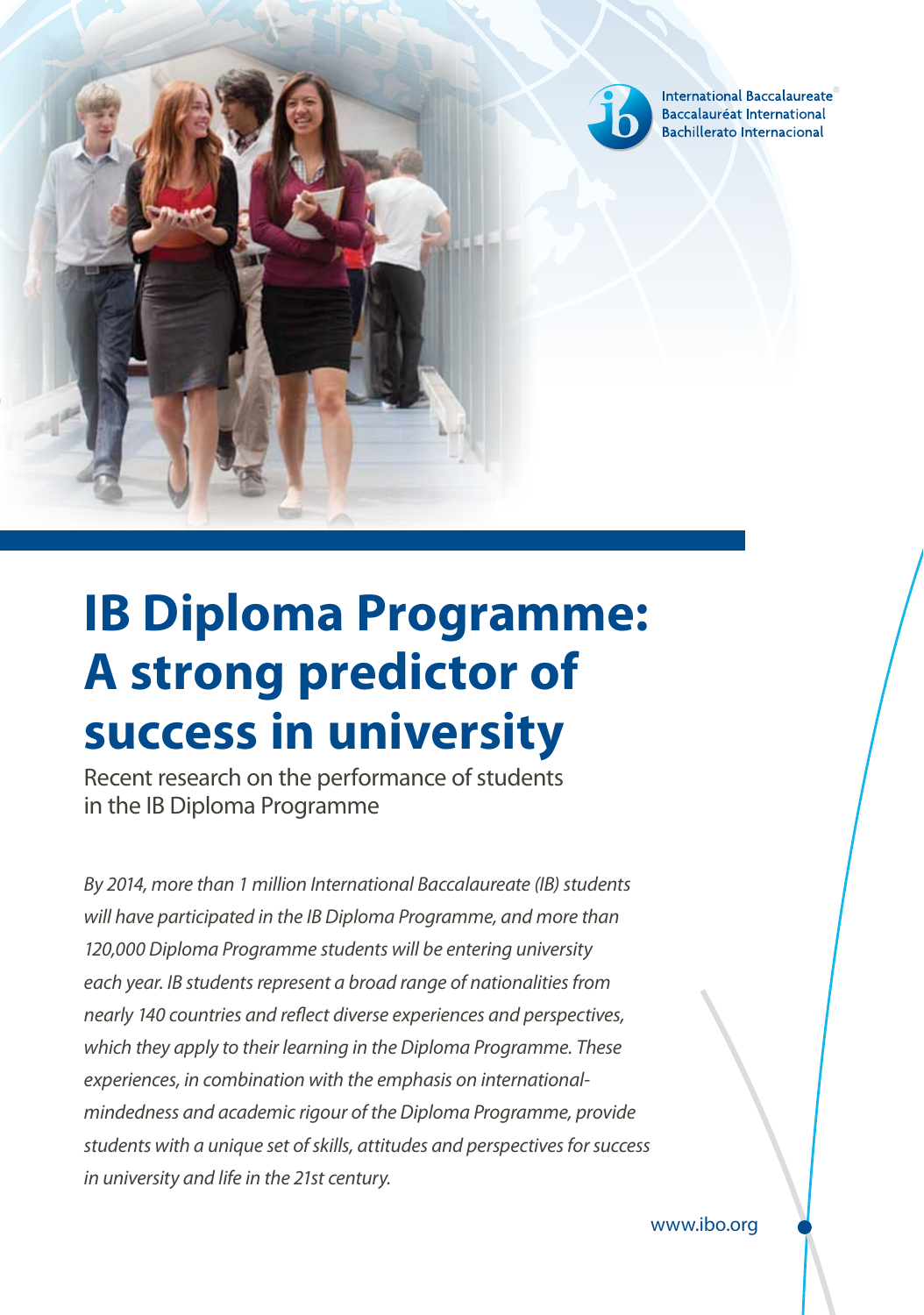# **Academic strength of students and IB World Schools**

Taking into account extensive research and analysis of the IB Diploma Programme and IB students in higher education, the highest score on the diploma is equivalent to 720 points on the United Kingdom's (UK) Universities & College Admissions Service (UCAS) tariff. In a separate analysis, UCAS found that over 70% of IB students gain offers for entry to higher education, and the vast majority of students attend Russell Group universities.

These findings are complemented by other studies that support the rigour and strength of IB programmes as preparation for university.

### **Research confirms IB students are prepared for university**

A study by the Education Policy Improvement Center (EPIC) confirmed that IB students have the knowledge and skills for success during their first year of university study. EPIC aligned the Knowledge and Skills for University Success, a set of standards endorsed by 28 leading research universities, with the standards of the IB Diploma Programme.

# **"The IB standards demonstrate a very high degree of alignment with the Knowledge and Skills for University Success (KSUS) standards in all subject areas. In addition, many of the individual IB standards are at a level more advanced than entry-level college courses."**

**David Conley and Terri Ward,** Educational Policy Improvement Center, Eugene, Oregon, USA

### **EPIC's model of expectations for university** *EPIC identified four main components for university preparedness.*

**Key cognitive strategies** describe the ways of thinking that are necessary for university-level work.

**Key content knowledge** refers to the need for students to master writing skills, algebraic concepts, key foundational content and "big ideas" from core subjects in order to meet university expectations.

**Academic behaviours** consist largely of study skills and self-monitoring. Examples include time management, awareness of one's current level of mastery and the selection of learning strategies.

**Contextual skills and awareness, or "campus knowledge",** refers to the understanding of university admissions processes, university culture, tuition and financial aid and universitylevel academic expectations.

# **EPIC findings**

The IB Diploma Programme is exceptionally strong in the areas of key cognitive strategies, problem solving, critical thinking, analysis, research and writing skills. Through the IB languages curriculum and the core components, including the extended essay and theory of knowledge, IB students develop the ability to interpret, analyse, think critically and present arguments. They learn to question and reflect on what they know. They also learn to research, write and present what they have learned.

The IB curriculum meets or exceeds the standards for key content knowledge. IB students, in many cases, go beyond what is required for success. According to findings from the study, mathematics and science standards are exceptionally strong with many standards going beyond what students are expected to know in their first year of university.

Through the preparation for the IB assessments and participation in the Diploma Programme, IB students also learn academic behaviours and contextual skills that allow them to adapt well to university courses and campus life. The IB Diploma Programme encourages the development of the attitudes and habits of mind that encourage emotional maturity, responsibility and interpersonal skills.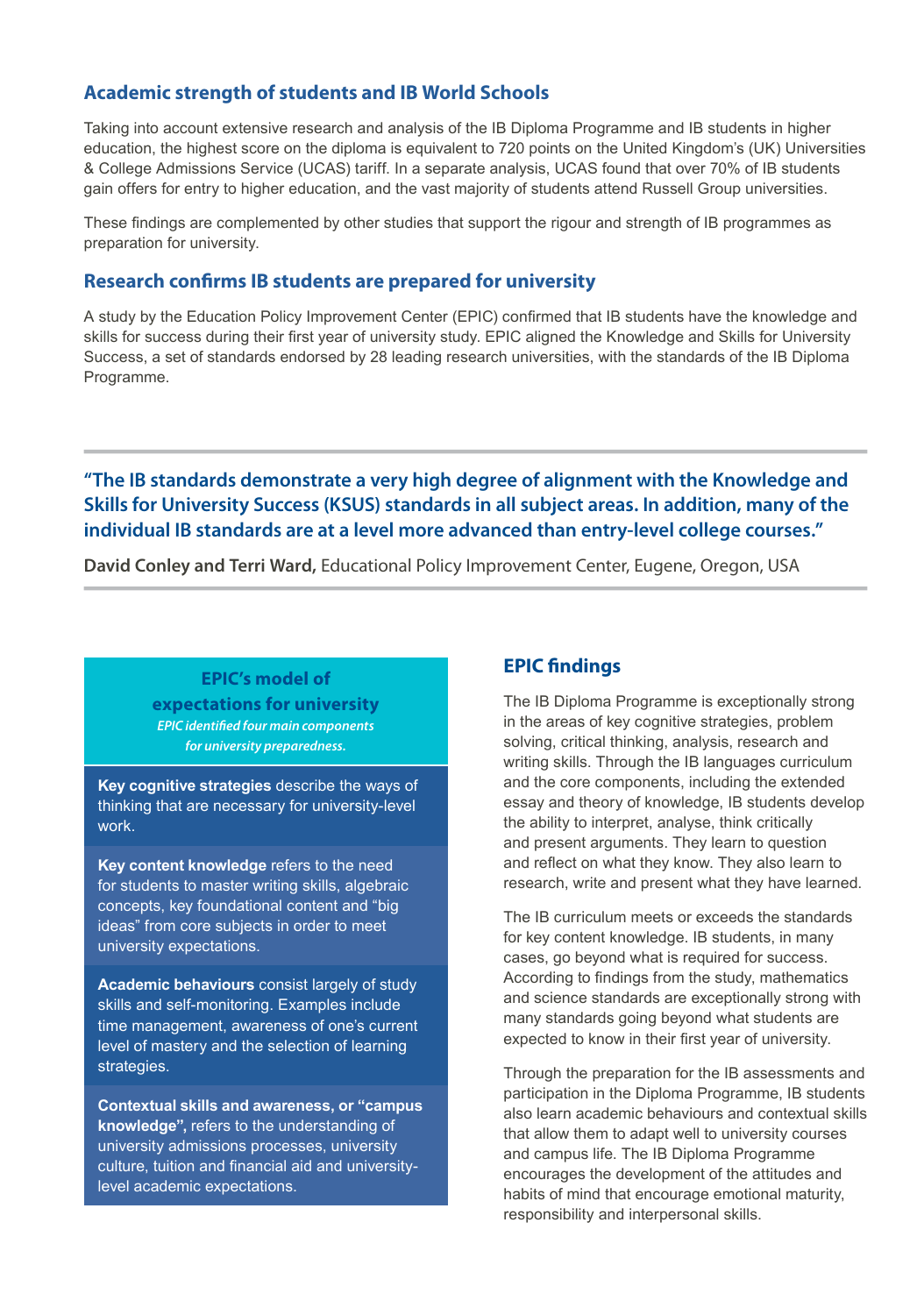# **Universities around the world say IB students are 'well prepared'**

In a survey of 150 university faculty and admissions staff from the UK, the IB Diploma Programme was rated higher than other qualifications based on the breadth of the curriculum; development of critical thinking, time-management and communication skills; and motivation of the students.

- 97% were satisfied the Diploma Programme prepares students for university.
- 96% favoured a broad curriculum of the type IB offers.
- 57% felt the Diploma Programme offers an advantage to students as preparation for higher education.

Similarly, a survey of 160 university faculty and admissions staff from Australia and New Zealand showed that 77% of respondents indicated that the IB Diploma Programme prepares students well for university.

# **Motivated and enthusiastic learners perform well and complete their degrees**

According to data from the National Student Clearinghouse, a data source for students in postsecondary institutions in the United States (US), students who receive the IB diploma are 38% more likely to graduate from university with a degree than other students in higher-education institutions. Some 88% of IB diploma students received a bachelor's degree within six years or less, and international IB diploma students attending US schools showed similar graduation rates (86%) compared to a rate of 58% for all students. The strong performance of IB diploma students in university is consistent for IB students regardless of whether they attended state or private schools or the socio-economic status of the student.

#### **Percentage of students graduating with a bachelor's degree within six years**



Source: Integrated Postsecondary Education Data System (IPEDS) of National Center for Education Statistics, National Student Clearinghouse, IB analysis, based on data obtained for students taking exams in May 2000 and May 2001.

Within the University of California system from 2000– 2002, IB diploma students showed higher graduation rates than a matched comparison group of students of similar backgrounds and achievement levels. They also had higher GPAs, both at the end of their first year and upon graduation. Furthermore, scores on the IB diploma were strong predictors of performance in university, and a 1-point increase in the IB exam score was associated with a corresponding increase in GPA of up to .38 points or approximately 10%.

#### **Percentage of students graduating with a bachelor's degree in the University of California system within six years**



Source: University of California Office of the President (UCOP) data, 2000–2002, IB analysis.

Analysis of IB students in Florida yielded similar results. The performance of IB Diploma Programme students on their IB assessments showed a positive correlation with their performance in university. Among 1,911 IB students entering into the State University System of Florida in 2000 and 2001, 70% earned a bachelor's degree within four years and 84% earned a bachelor's degree within six years. The grade point average of this group was 3.4 (out of a possible 4.0).

#### **Percentage of IB students graduating with a bachelor's degree from the State University System of Florida**



Source: Integrated Postsecondary Education Data System (IPEDS) of National Center for Education Statistics, National Student Clearinghouse, IB analysis, based on data obtained for students taking exams in May 2000 and May 2001.